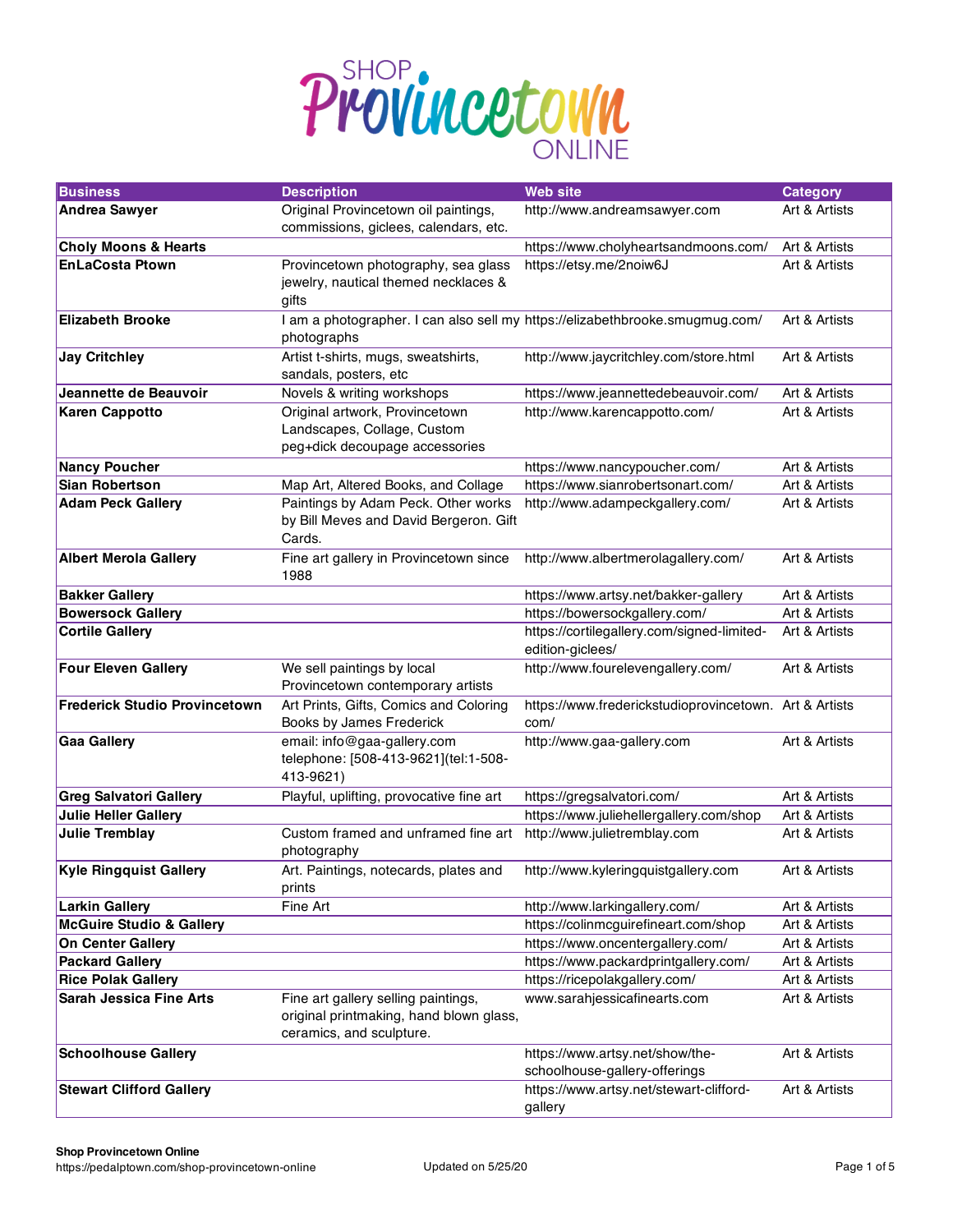| <b>Business</b>                                    | <b>Description</b>                                                                      | <b>Web</b> site                                                                             | <b>Category</b> |
|----------------------------------------------------|-----------------------------------------------------------------------------------------|---------------------------------------------------------------------------------------------|-----------------|
| <b>Studio Lacombe</b>                              | Fine Art by Provincetown artist Gaston https://studio-lacombe.square.site/<br>Lacombe   |                                                                                             | Art & Artists   |
| <b>Cape School of Art</b>                          | Donations                                                                               | http://capeschoolofart.org/donate-2/                                                        | Art & Artists   |
| <b>Fine Arts Work Center</b>                       | Donations                                                                               | https://web.fawc.org/annual-fund-0                                                          | Art & Artists   |
| <b>PAAM</b>                                        | Books & catalogs for current<br>exhibitions, works about artists at<br>PAAM & Cape Cod. | http://www.paam.org/shop                                                                    | Art & Artists   |
| <b>Provincetown Arts Press</b>                     | Donations                                                                               | https://provincetownarts.org/home/?page Art & Artists<br>$_id=235$                          |                 |
| <b>Provincetown Commons</b>                        | Donations                                                                               | https://provincetowncommons.org/donate Art & Artists                                        |                 |
| <b>Cabot's Candy</b>                               |                                                                                         | https://www.cabotscandy.com/                                                                | Food & Dining   |
| <b>Choclatasm</b>                                  | Organic Artisan chocolate bonbons,<br>bars and bites                                    | https://chocolatasm.com/                                                                    | Food & Dining   |
| Joe Coffee & Cafe                                  | Gift cards                                                                              | https://www.joecoffeeptown.com/                                                             | Food & Dining   |
| <b>Kohi Coffee</b>                                 | Coffee, home brewing equipment<br>and gifts                                             | https://squareup.com/market/kohicoffee                                                      | Food & Dining   |
| <b>Penney Patch</b>                                |                                                                                         | https://penneypatch.com/shop-3                                                              | Food & Dining   |
| Perry's                                            |                                                                                         | https://www.ptownperrys.com/                                                                | Food & Dining   |
| <b>Provincetown Fudge Factory</b>                  | Fudge, candy, gourmet chocolates                                                        | https://ptownfudge.com/                                                                     | Food & Dining   |
| <b>Ross' Grill</b>                                 | Gift cards                                                                              | https://squareup.com/gift/50AH3X0C429<br>ZD/order                                           | Food & Dining   |
| <b>Scottcakes</b>                                  |                                                                                         | http://scottcakes.com/structure/#!/~/prod Food & Dining<br>uct/category=7061265&id=30121076 |                 |
| Spindler's                                         | Gift card for food and beverage at<br>Spindler's                                        | https://www.toasttab.com/spindlers/giftca Food & Dining<br>rds                              |                 |
| <b>Admiral's Landing Inn</b>                       | Bed and Breakfast. We have gift<br>certificates available                               | https://admiralslanding.com/                                                                | Lodgings        |
| <b>Gaslamp Bed &amp; Breakfast</b>                 | Gift Certificates for Bed & Breakfast                                                   | http://www.thegaslampptown.com                                                              | Lodgings        |
| <b>Stowaway Provincetown</b>                       | Guesthouse / Spa                                                                        | http://www.stowawayprovincetown.com                                                         | Lodgings        |
| <b>ASGCC</b>                                       | Donations                                                                               | https://www.asgcc.org/get-involved/                                                         | Nonprofits      |
| <b>CASAS Animal Shelter</b>                        | Donations                                                                               | http://www.casasanimalshelter.org/                                                          | Nonprofits      |
| <b>Center for Coastal Studies</b>                  | Donations                                                                               | https://squareup.com/store/center-for-<br>coastal-studies-3/                                | Nonprofits      |
| <b>Friends of Cape Wildlife</b>                    | Donations                                                                               | https://www.friendsofcapewildlife.org/don Nonprofits<br>ate/                                |                 |
| <b>Friends of Maushope</b>                         | Donations                                                                               | https://www.facebook.com/pg/FriendsOf Nonprofits<br>Maushope/                               |                 |
| <b>Helping Our Women</b>                           | Donations                                                                               | https://helpingourwomen.org/                                                                | Nonprofits      |
| <b>Lower Cape Ambulance</b>                        | Donations                                                                               | https://www.lowercapeambulance.org/do Nonprofits<br>nations.html                            |                 |
| <b>Outer Cape Health Services</b>                  | Donations                                                                               | https://interland3.donorperfect.net/weblin Nonprofits<br>k/weblink.aspx?id=6&name=E5425     |                 |
| <b>Pilgrim Bark Park</b>                           | Donations                                                                               | https://www.provincetowndogpark.org/Su Nonprofits<br>pport.html                             |                 |
| <b>Pilgrim Monument</b>                            | Donations                                                                               | https://www.pilgrim-<br>monument.org/donate/                                                | Nonprofits      |
| <b>Provincetown Conservation</b><br><b>Trust</b>   | Donations                                                                               | https://www.provincetownconservationtru Nonprofits<br>st.org/joinus                         |                 |
| <b>Provincetown Community</b><br><b>Television</b> | Donations                                                                               | http://www.provincetowntv.org/donate.ht Nonprofits<br>ml                                    |                 |
| Provincetown Independent                           | Subscriptions & donations                                                               | https://provincetownindependent.org/sup Nonprofits<br>port-the-indie/                       |                 |
| <b>Provincetown PTA</b>                            | Donations                                                                               | https://www.provincetownpta.com/donate Nonprofits                                           |                 |
| <b>Provincetown Public Library</b>                 | Donations                                                                               | https://provincetown-public-<br>library.square.site/                                        | Nonprofits      |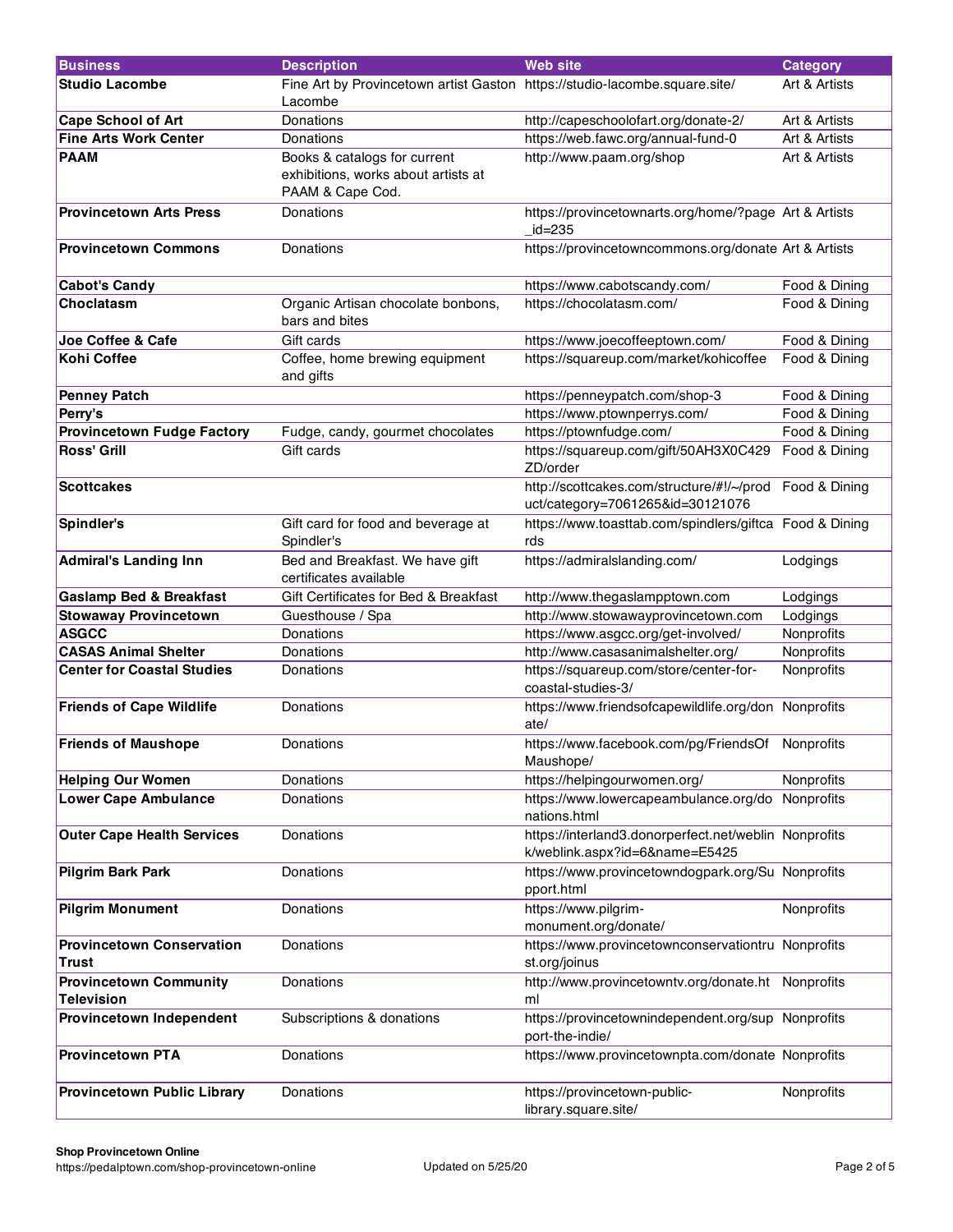| <b>Business</b>                                               | <b>Description</b>                                                                                | <b>Web site</b>                                                                          | <b>Category</b> |
|---------------------------------------------------------------|---------------------------------------------------------------------------------------------------|------------------------------------------------------------------------------------------|-----------------|
| The Provincetown Theater                                      | Donations                                                                                         | https://ci.ovationtix.com/27665/store/don Nonprofits<br>ations/32991                     |                 |
| Soup Kitchen in Provincetown                                  | Donations                                                                                         | https://www.skipfood.org/donate                                                          | Nonprofits      |
| <b>Summer of Saas</b>                                         | Donations & Coloring book                                                                         | https://www.summerofsass.com/support                                                     | Nonprofits      |
| Swim 4 Life                                                   | Provincetown Swim for Life (Sept 12)<br>Artist t-shirts, mugs, etc                                | https://swim4life.org/                                                                   | Nonprofits      |
| <b>TEDx Provincetown</b>                                      | TEDx logo gear                                                                                    | https://tedxprovincetown.com/shop/                                                       | Nonprofits      |
| <b>Trees Provincetown</b>                                     | Donations                                                                                         | https://www.treesprovincetown.org/suppo Nonprofits<br>rt.html                            |                 |
| <b>Trustees of Reservations</b>                               | Donations                                                                                         | http://www.thetrustees.org/places-to-<br>visit/places-to-stay/dunes-edge-<br>campground/ | Nonprofits      |
| <b>Waters Edge Cinema</b>                                     | Virtual Cinema film rentals and gift<br>cards                                                     | https://www.provincetownfilm.org/cinema Nonprofits                                       |                 |
| <b>West End Racing Children's</b><br><b>Community Sailing</b> | Donations                                                                                         | https://www.werccs.org/                                                                  | Nonprofits      |
| <b>Whydah Pirate Museum</b>                                   | Apparel, books, & jewelry                                                                         | https://expeditionwhydah.ecwid.com/                                                      | Nonprofits      |
| <b>WOMR 92.1 FM</b>                                           | Memberships & logo gear                                                                           | https://womr.org/support/shop/                                                           | Nonprofits      |
| <b>Ace Hardware</b>                                           | Hardware, cleaning/paper supplies,<br>garden, electronics, lawn, and more                         | https://www.acehardware.com/store-<br>details/14904                                      | Shopping        |
| <b>Adam's Nest</b>                                            | Art, apparel, hats, pins, jewelry, and<br>whatnot that give back!                                 | https://adamsnest.com/                                                                   | Shopping        |
| <b>Arcadia Provincetown</b>                                   | Ethically sourced, handmade home<br>decor, kid's stuff, jewelry and more.                         | https://arcadiaptown.com/                                                                | Shopping        |
| <b>BExclusive</b>                                             |                                                                                                   | https://breadandfireworks.com/                                                           | Shopping        |
| <b>Botanica</b>                                               | Gifts, Original and Reproduction Art,<br>Cards, Garden and Home Goods                             | http://Botanica-PT.com                                                                   | Shopping        |
| <b>Cape Art Tiles</b>                                         | Provincetown artists and custom tiles,<br>cutting boards, trivets, coasters, &<br>more.           | https://capearttiles.com/                                                                | Shopping        |
| <b>Cape Cod Woodcarving</b>                                   |                                                                                                   | https://www.capecodwoodcarving.com                                                       | Shopping        |
| The Captain's Daughters                                       | Loose leaf tea, gifts, apparel, home<br>goods, art                                                | http://Captainsdaughters.com/shop                                                        | Shopping        |
| <b>Christina's Jewelry</b>                                    |                                                                                                   | https://christinasprovincetownonline.com/ Shopping                                       |                 |
| <b>Coffey Men</b>                                             |                                                                                                   | http://coffeymen.com/                                                                    | Shopping        |
| D. Flax                                                       |                                                                                                   | https://www.dflax.com/                                                                   | Shopping        |
| <b>East End Books</b>                                         | Books, journals, vinyl albums and<br>more                                                         | https://www.eastendbooksptown.com/                                                       | Shopping        |
| <b>Field Guide</b>                                            |                                                                                                   | https://fieldguideadv.com/                                                               | Shopping        |
| <b>Full Kit Gear</b>                                          |                                                                                                   | https://www.fullkit.com/                                                                 | Shopping        |
| <b>Good &amp; Evil Creations</b>                              |                                                                                                   | https://www.etsy.com/shop/GoodandEvil<br>Creations                                       | Shopping        |
| <b>Good Scents</b>                                            |                                                                                                   | https://goodscentsptown.com/                                                             | Shopping        |
| <b>HAAG Ptown</b>                                             |                                                                                                   | https://www.scotthaag.com/                                                               | Shopping        |
| <b>Helltown Provincetown</b>                                  | Candles, Paperweights and Jewelry<br>inspired by Provincetown                                     | https://www.helltownprovincetown.com                                                     | Shopping        |
| <b>Henry &amp; Company</b>                                    | Better men's apparel, footwear,<br>accessories, fragrance, home decor<br>for discerning customers | https://www.henryptown.com/                                                              | Shopping        |
| <b>Hook Provincetown</b>                                      |                                                                                                   | https://hookprovincetown.com/                                                            | Shopping        |
| <b>House of La Rue</b>                                        | In house designed clothing, jewelry,<br>and accessories                                           | http://Houseoflarue.com                                                                  | Shopping        |
| Human Rights Campaign Store                                   | 100% of your purchase fuels the fight<br>for LGBTQ equality                                       | https://shop.hrc.org                                                                     | Shopping        |
| kmoe                                                          |                                                                                                   | https://www.kmoe-ptown.com/                                                              | Shopping        |
| <b>Madison's Adventure Cookies</b>                            | Dog treats!                                                                                       | https://adventurecookies.com/shop                                                        | Shopping        |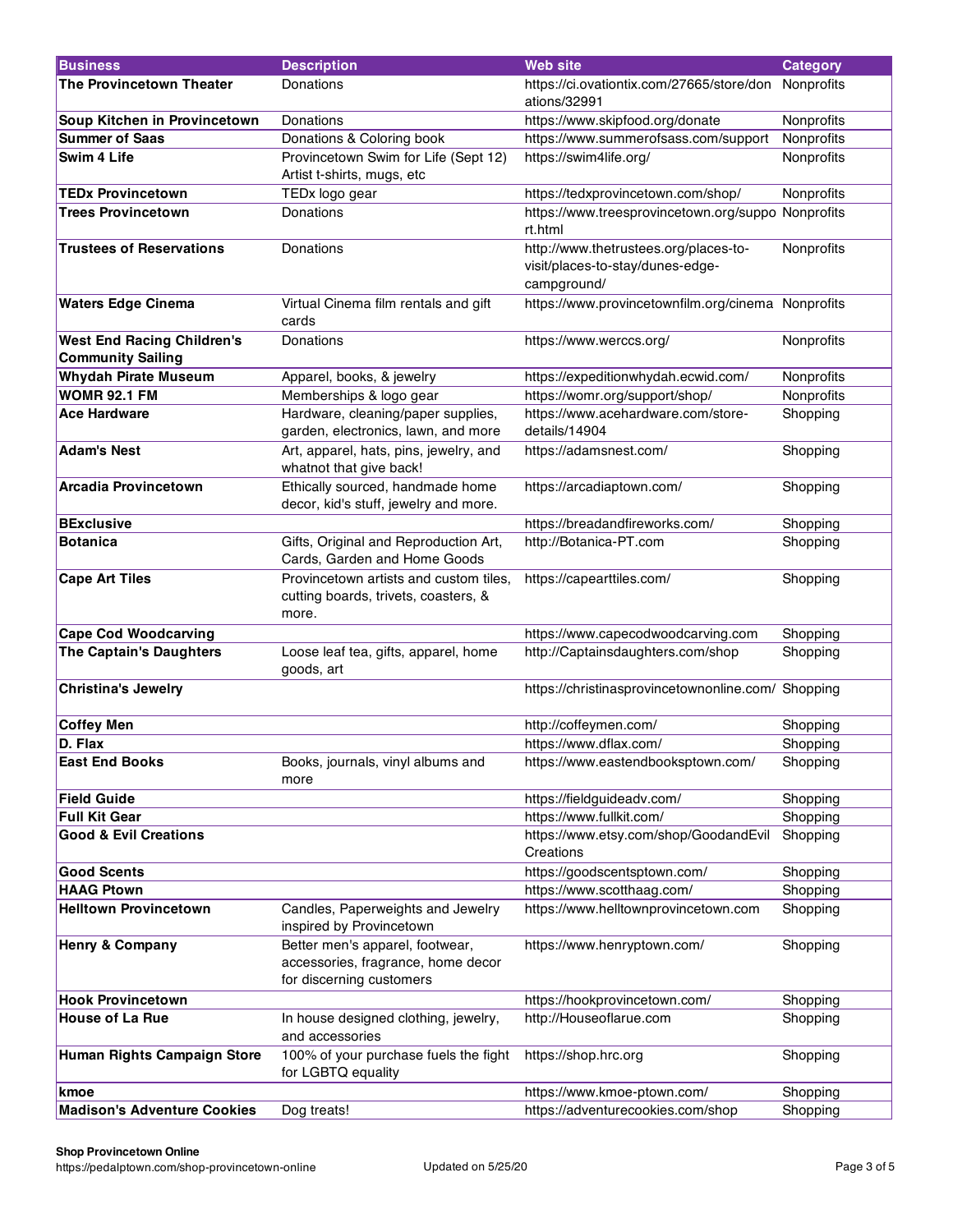| <b>Business</b>                                                  | <b>Description</b>                                                                            | <b>Web site</b>                                                                                                 | <b>Category</b>               |
|------------------------------------------------------------------|-----------------------------------------------------------------------------------------------|-----------------------------------------------------------------------------------------------------------------|-------------------------------|
| <b>Mate Provincetown</b>                                         | Original designs printed on clothing<br>celebrating the pride & uniqueness of                 | https://www.mateprovincetowninc.com/                                                                            | Shopping                      |
|                                                                  | Provincetown                                                                                  |                                                                                                                 |                               |
| <b>Mauclere Leather</b>                                          |                                                                                               | http://www.mauclereleather.com/shop                                                                             | Shopping                      |
| Monty's                                                          |                                                                                               | https://montysprovincetown.com/                                                                                 | Shopping                      |
| <b>Northern Lights Hammocks</b>                                  |                                                                                               | http://northernlightshammocks.com                                                                               | Shopping                      |
| <b>Outermost Home</b>                                            |                                                                                               | https://www.outermosthome.com/                                                                                  | Shopping                      |
| <b>Provincetown Antiques</b>                                     |                                                                                               | https://www.provincetownantiques.com/                                                                           | Shopping                      |
| <b>Puzzle Me This</b>                                            | Jigsaw Puzzles, Games, Brainteasers, http://www.puzzlemethis.com<br>Toys, Books, Fun and Toys |                                                                                                                 | Shopping                      |
| <b>Real Mermaids Don't Wear Toe</b><br><b>Rings</b>              | Jeweler and glass artist                                                                      | https://www.facebook.com/pg/mermaidsd Shopping<br>ontweartoerings                                               |                               |
| <b>Respoke Espadrilles</b>                                       |                                                                                               | https://respoke.com/collections                                                                                 | Shopping                      |
| Room 68                                                          |                                                                                               | https://www.room68online.com/                                                                                   | Shopping                      |
| <b>Roots Home &amp; Garden</b>                                   |                                                                                               | https://www.shoproots.com/                                                                                      | Shopping                      |
| <b>Sidekicks</b>                                                 | Creative and Educational Toys, Crafts<br>and Puzzles                                          | https://sidekickstravel.com/                                                                                    | Shopping                      |
| <b>The Shell Shop</b>                                            | Seashells, seaside souvenirs, shark<br>teeth, jaws and merchandise Craft<br>shells            | http://theshellshop.com                                                                                         | Shopping                      |
| <b>Shor Home</b>                                                 |                                                                                               | https://shorhome.com/                                                                                           | Shopping                      |
| <b>TIM-SCAPES</b>                                                |                                                                                               | https://tim-scapes.com/                                                                                         | Shopping                      |
| <b>Tom Sharp NYC</b>                                             |                                                                                               | https://squareup.com/store/tom-sharp                                                                            | Shopping                      |
| <b>Toys of Eros</b>                                              |                                                                                               | https://toysoferos.com/                                                                                         | Shopping                      |
| <b>Utilities Home</b>                                            | A curated selection of useful things for http://www.utilitieshome.com<br>the kitchen & home   |                                                                                                                 | Shopping                      |
| <b>What's the Buzz</b>                                           | Cannabis: A Big Sister's Guide ~<br>illustrated guide to CBD & medical<br>marijuana           | http://www.whatsthe.buzz                                                                                        | Shopping                      |
| <b>Wildflower</b>                                                |                                                                                               | https://www.wildflowerpt.com/                                                                                   | Shopping                      |
| <b>Womencrafts</b>                                               |                                                                                               | https://womencraftsptown.com/store/                                                                             | Shopping                      |
| <b>Herring Cove Animal Hospital</b>                              |                                                                                               | http://herringcovevet.com/                                                                                      | Services                      |
| <b>Get Married in Ptown</b>                                      | We provide wedding services.<br>Officiant, planning, organization.                            | http://www.getmarriedinptown.com                                                                                | Services                      |
| Outermost Yoga                                                   | Live online yoga classes                                                                      | https://outermostyoga.com/practice-<br>online                                                                   | Services                      |
| <b>Ptown Massage &amp; Bodywork</b>                              | Gift cards                                                                                    | https://www.ptownmassage.com/gift-<br>cards                                                                     | Services                      |
| <b>Art's Dune Tours</b>                                          |                                                                                               | http://artsdunetours.com                                                                                        | Tours & Activities            |
| <b>Beth Ann Charters</b>                                         |                                                                                               | http://www.provincetowncharterfishing.co Tours & Activities<br>m/reserve.html                                   |                               |
| <b>Captain John Whale Watch</b>                                  |                                                                                               | https://www.captjohn.com/whale-watch-<br>provincetown/                                                          | Tours & Activities            |
| <b>Cee Jay Fishing</b>                                           | <b>Fishing charters</b>                                                                       | http://provincetowncjfishing.com//                                                                              | Tours & Activities            |
| <b>Dolphin Fleet Whale Watch</b>                                 |                                                                                               | https://booking.attractionsuite.com/Attract Tours & Activities<br>ion/ec/selectWeeklyTourDate.action?sid=<br>58 |                               |
| <b>Ginny G Fishing Trips &amp; Private</b><br><b>Whale Watch</b> |                                                                                               | http://www.ginnygcapecodcharters.com/                                                                           | Tours & Activities            |
| <b>Mayflower Trolley</b>                                         |                                                                                               | http://www.mayflowertrolley.com/                                                                                | Tours & Activities            |
| <b>Pedal Ptown Bike Tours</b>                                    | Ptown bike logo gear, gift cards for<br>bike, walking & online tours                          | https://pedalptown.com                                                                                          | <b>Tours &amp; Activities</b> |
| <b>Provincetown Aquasports</b>                                   | Gift cards                                                                                    | https://www.ptownaquasports.com/                                                                                | Tours & Activities            |
| <b>Provincetown Boat Charters</b>                                |                                                                                               | https://provincetownboatcharters.com/                                                                           | Tours & Activities            |